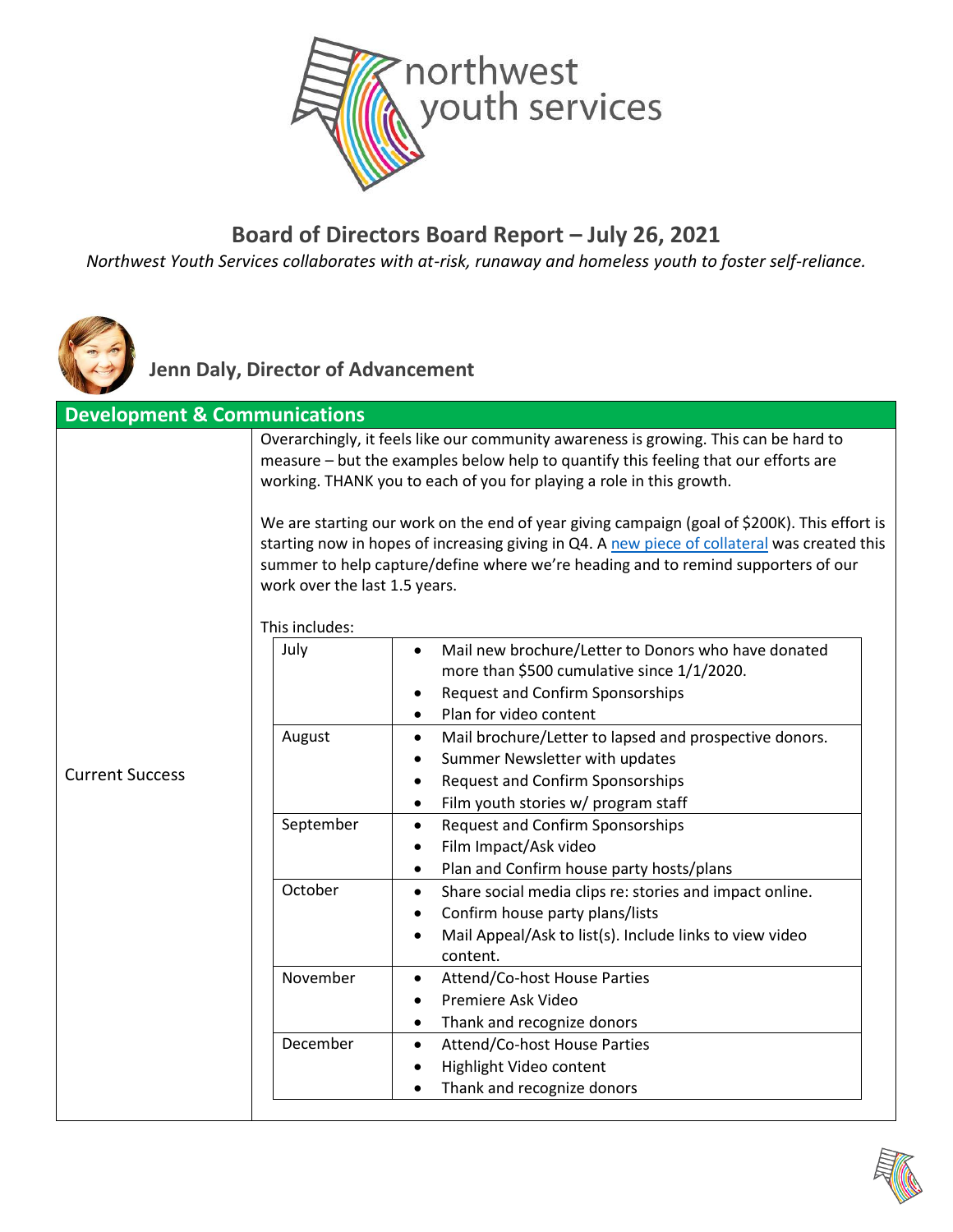| <b>Current Challenge</b>   | LISA JONES, grants extraordinaire, is leaving Northwest Youth Services in August after<br>three (plus) years of great work. Lisa has brought her incredible talent for writing,<br>listening, and synthesizing to this organization and the Advancement team; her departure<br>will leave a void. Our plan is to hire an Advancement Coordinator immediately to create<br>capacity on the Advancement team and work with Program Directors and Operations to<br>better determine the scope of work we want to include in a new grants professional<br>position. |
|----------------------------|-----------------------------------------------------------------------------------------------------------------------------------------------------------------------------------------------------------------------------------------------------------------------------------------------------------------------------------------------------------------------------------------------------------------------------------------------------------------------------------------------------------------------------------------------------------------|
| <b>Current Opportunity</b> | 2021 Sponsorship - We are actively recruiting sponsors for our 2021 video and<br>fundraising efforts at the end of the year. We have raised \$10,000 to date from Phillips<br>66, Peoples Bank, Rice Insurance, Seeking Health and Birch Equipment. Our goal is<br>\$30,000!<br>Here is a link to our 2021 Sponsor package: https://4e26569c-1ed7-42d1-b160-<br>4e7da3d8ae26.filesusr.com/ugd/adb3dd 44faa7c80c7c4171a863476650573c20.pdf                                                                                                                       |



## **Paula Matthysse, Director of Finance & Operations**

| <b>Finance &amp; Operations</b> |                                                                                                                                                                                                                                                                                                                                                                                                                                                                                                                                                                                                                                                                                                                                                                                                                                                                                                                                                                                                                                                                                                                              |  |
|---------------------------------|------------------------------------------------------------------------------------------------------------------------------------------------------------------------------------------------------------------------------------------------------------------------------------------------------------------------------------------------------------------------------------------------------------------------------------------------------------------------------------------------------------------------------------------------------------------------------------------------------------------------------------------------------------------------------------------------------------------------------------------------------------------------------------------------------------------------------------------------------------------------------------------------------------------------------------------------------------------------------------------------------------------------------------------------------------------------------------------------------------------------------|--|
|                                 | This is an overview of the last 6 months of Finance & Operations for NWYS.                                                                                                                                                                                                                                                                                                                                                                                                                                                                                                                                                                                                                                                                                                                                                                                                                                                                                                                                                                                                                                                   |  |
| <b>Current Success</b>          | Capacity and Infrastructure with multiple directors carrying scopes of work such as<br>supervision, budgeting/expense approvals, some on-site emergency response and<br>other responsibilities to address gaps and support staff and young people.<br>Meaningful Equity, Diversity and Inclusion mapping to align with mission, vision and<br>values.<br>Need Director level lead and support for Housing Services and Clinical Services. Other<br>smaller service traditionally defined services needing creative approach to delivery<br>model.<br>The cost of providing PAD services for youth in Skagit and Whatcom Counties<br>$\bullet$<br>(including youth placed by the state) to ensure safety, stability and health for young<br>people 13-17 years of age have risen due to COVID and licensing and contract<br>compliance.<br>Need for Executive Leadership to connect the needs of staff, young people and the<br>$\bullet$<br>community and root in all strategic planning, budgeting and operations.<br>NEED investment in long-term planning, capacity building and sustainability for<br>$\bullet$<br>NWYS. |  |
| <b>Current Challenge</b>        | Make EDI, (education, healing and ongoing organizational development) the<br>$\bullet$<br>motivation for all work of NWYS.<br>Leverage resources focusing on sustainable delivery to maintain quality improvement<br>$\bullet$<br>and quality assurance.                                                                                                                                                                                                                                                                                                                                                                                                                                                                                                                                                                                                                                                                                                                                                                                                                                                                     |  |
|                                 | Engage young people in all areas of services including policy that impacts them,<br>$\bullet$<br>visioning the possibilities, and intentionally making space for their voices and<br>experience.                                                                                                                                                                                                                                                                                                                                                                                                                                                                                                                                                                                                                                                                                                                                                                                                                                                                                                                             |  |

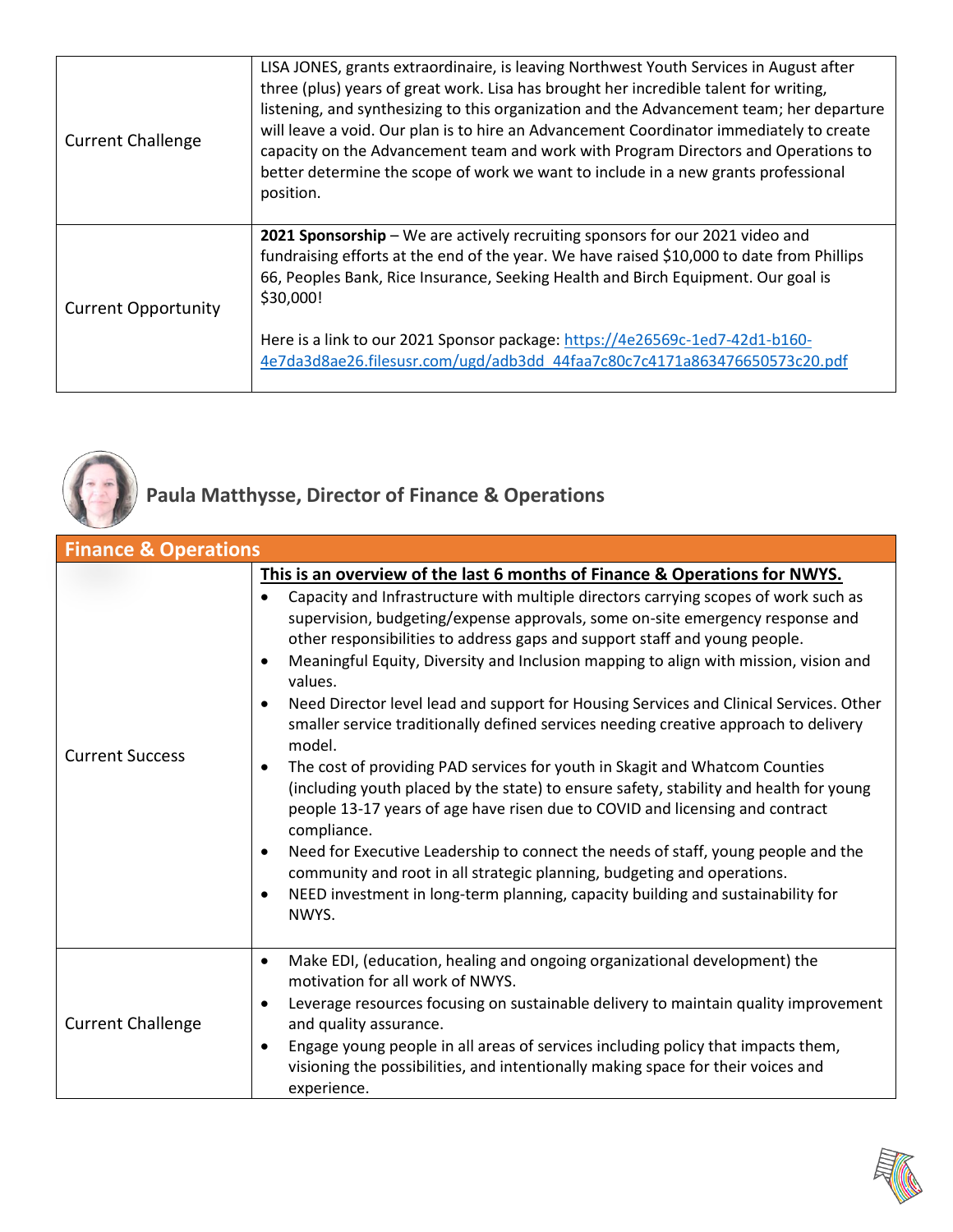|                            | See staff needs, recognize work well done, promote transparency, shared decision-<br>$\bullet$<br>making, and solution-focused actions.<br>Support true continuum of care by uniting wisdom, experience, resources and<br>$\bullet$<br>creativity.                                                                                                                                                                                                                                                                                                                                                                                                                                                                                                                                                                                                                                                                                                                                                                                       |
|----------------------------|------------------------------------------------------------------------------------------------------------------------------------------------------------------------------------------------------------------------------------------------------------------------------------------------------------------------------------------------------------------------------------------------------------------------------------------------------------------------------------------------------------------------------------------------------------------------------------------------------------------------------------------------------------------------------------------------------------------------------------------------------------------------------------------------------------------------------------------------------------------------------------------------------------------------------------------------------------------------------------------------------------------------------------------|
| <b>Current Opportunity</b> | Connecting the budget to needs, investing in infrastructure creating quality<br>$\bullet$<br>improvement and quality assurance<br>Staff Support and Wellness is a component of the work of Healing Centered<br>٠<br>Engagement<br>Unifying services, wisdom and experience cross county to ensure greater impact and<br>$\bullet$<br>alignment with equity, diversity and inclusion.<br>Engaging investors in NWYS vision to meet Capital needs. Garnering pledges from WA<br>٠<br>State and City of Bellingham for PAD relocation.<br>Revisioning emergency shelter services for young people in Whatcom County<br>$\bullet$<br>Revisioning 90-day shelter services, and using NWYS property to house youth in 2022<br>$\bullet$<br>cutting leasing expenses and directing more funding to services.<br>Mission, Values and Vision work engaged staff and young people resulting in<br>thoughtful, meaningful language that reflects our now, our future and our impact<br>with young people for a healthier, more equitable community. |



# **Rachel Handy, Director of Engagement**

| <b>Engagement</b>        |                                                                                                                                                                                                                                                                                                                                                                                                                                                                                             |
|--------------------------|---------------------------------------------------------------------------------------------------------------------------------------------------------------------------------------------------------------------------------------------------------------------------------------------------------------------------------------------------------------------------------------------------------------------------------------------------------------------------------------------|
| <b>Current Success</b>   | The Skagit office move is complete! This was a huge undertaking and only possible<br>through the teamwork of many people. We are still settling into the Burlington location<br>but youth and staff are already utilizing the space of essential needs.                                                                                                                                                                                                                                     |
|                          | Teamwork across all services has been amazing and supporting staff in taking summer<br>vacations. Service needs are increasing and the organized coordination of shift coverage<br>has largely been successful.                                                                                                                                                                                                                                                                             |
|                          | Highlighting one success out of many, the SOP team is making amazing impact in a short<br>amount of time. Not only connecting with youth in Bellingham and rural areas, but being<br>able to continue engagement with youth to connect them with services and shelter<br>resources. Recently a youth with emergency dental needs was able to receive those<br>services with the help of Beth and Kata. They were able to coordinate an immediate<br>appointment and provide transportation. |
| <b>Current Challenge</b> | Current challenges include settling the Burlington office and continuing conversations<br>around renovation costs. This is priority so that the space is conducive and welcoming to<br>youth and staff.                                                                                                                                                                                                                                                                                     |
|                          | The growing number of youth accessing services across all counties has highlight the need<br>for increased staff. In Skagit Engagement services, we are excited to grow staff capacity<br>and support. At the Ground Floor there is need for additional staff on shift at a time, now<br>the Covid-restrictions are lifting, and youth are accessing the services at greater numbers.<br>In SOP, the Street Outreach Advocates have temporarily increased their hours to full time          |

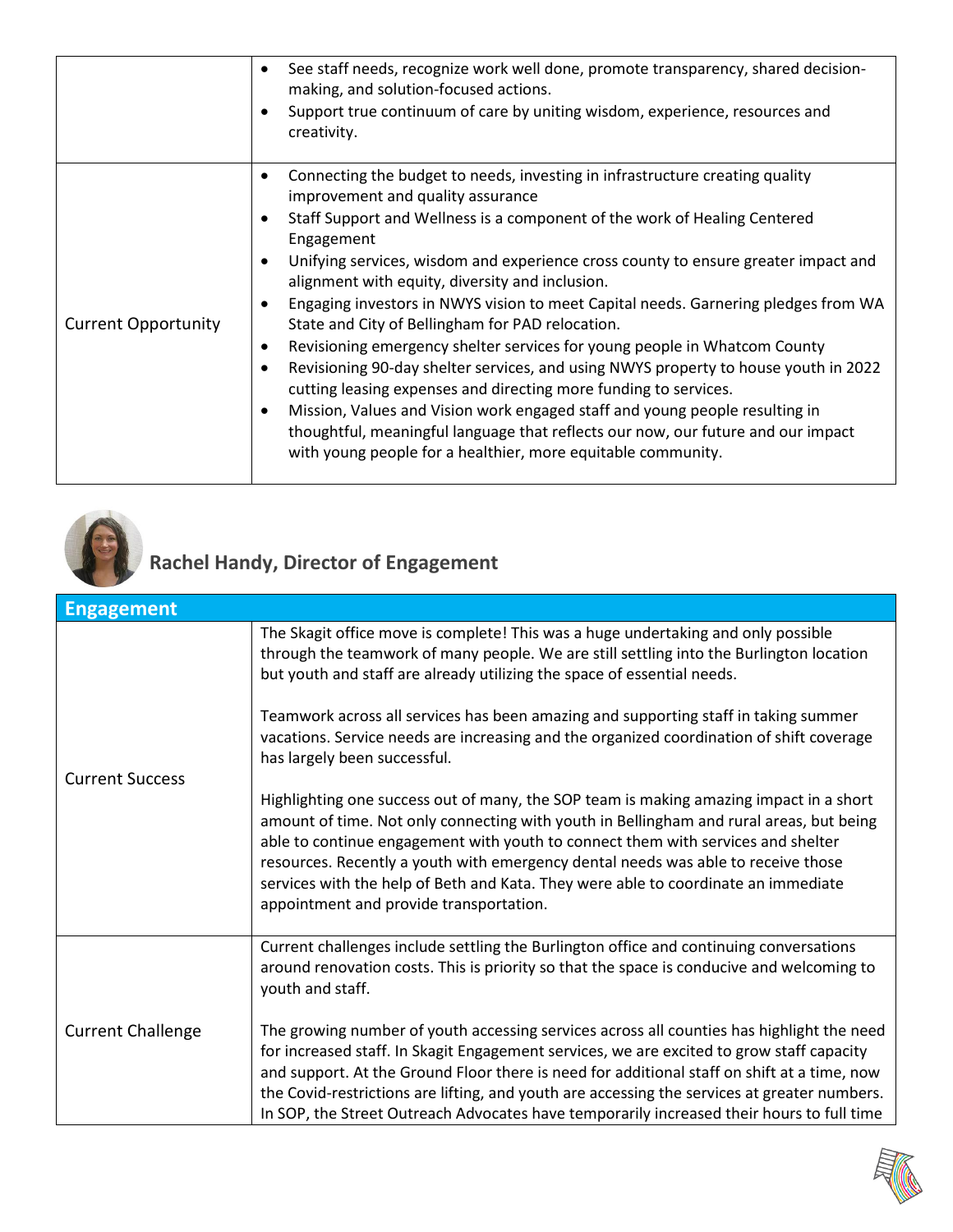|                            | to meet outcomes for the remainder of the grant period. Long term, having those                                                                                                                                                                                                                                                                                                                                                                                                                                                                                                     |
|----------------------------|-------------------------------------------------------------------------------------------------------------------------------------------------------------------------------------------------------------------------------------------------------------------------------------------------------------------------------------------------------------------------------------------------------------------------------------------------------------------------------------------------------------------------------------------------------------------------------------|
|                            | positions at full time would sustain the awesome impact they are currently having.                                                                                                                                                                                                                                                                                                                                                                                                                                                                                                  |
|                            |                                                                                                                                                                                                                                                                                                                                                                                                                                                                                                                                                                                     |
|                            | While we recognize there will always be limited resources for the number of youth<br>needing support, we are noting the trends and gaps so that we can staff our services in<br>the best way possible.                                                                                                                                                                                                                                                                                                                                                                              |
|                            | We are working on a smooth transition of Skagit Housing Services to Luis! I have also                                                                                                                                                                                                                                                                                                                                                                                                                                                                                               |
| <b>Current Opportunity</b> | worked with Bonnie in Teen Court and Hannah in QYP, who will eventually be under the<br>umbrella of the Director of Community and Healing. It is very excited for these teams to<br>get the best support possible in the newly developed service pillars. The opportunity to<br>have better cross-county collaboration and continuity is going to serve young people even<br>better.                                                                                                                                                                                                |
|                            | In Skagit Engagement we received new funding to build capacity in staff supports and<br>diversion funding. This opportunity is exciting because we know that it will help the<br>sustainability of Adair's work in outreach and make a greater impact on underserved<br>youth in the community.                                                                                                                                                                                                                                                                                     |
|                            | Critical Transitions is in its second year and through this unique service model - to work<br>with system involved youth to help prevent them exiting into homelessness - is really<br>providing us with the opportunity to assess local systems and identify needed changes.<br>We had the opportunity to provide feedback to the Department of Commerce to<br>supplement their next YHDP application, and in collaboration with Whatcom County<br>governments, identified the greatest system and resource gaps. The information from the<br>CT team helped inform that feedback. |



### **Luis Reyna, Director of Housing Services**

| <b>Housing</b>         |                                                                                                                                                                                                                                                                  |
|------------------------|------------------------------------------------------------------------------------------------------------------------------------------------------------------------------------------------------------------------------------------------------------------|
|                        | THE PAD<br>Due to the updated COVID protocols we have been able to increase the number<br>of beds available; we now have a temporary cap of 6 beds instead of 4. Youth<br>have also been granted access to leave the facility during open hours.                 |
| <b>Current Success</b> | 22 North<br>Collaborative meetings between case managers and residential coordinators<br>including property management have begun. This will help resolve any<br>overlapping barriers and ensure tenants and youth are receiving proper wrap<br>around services. |
|                        | <b>COMMUNITY BASED</b><br>Our new Community Based Housing Programs Manager is starting Monday, July<br>26 <sup>th</sup> . I am super excited to fill that gap and truly give the case managers and youth<br>the support they deserve.                            |
|                        | <b>T-RAP</b>                                                                                                                                                                                                                                                     |

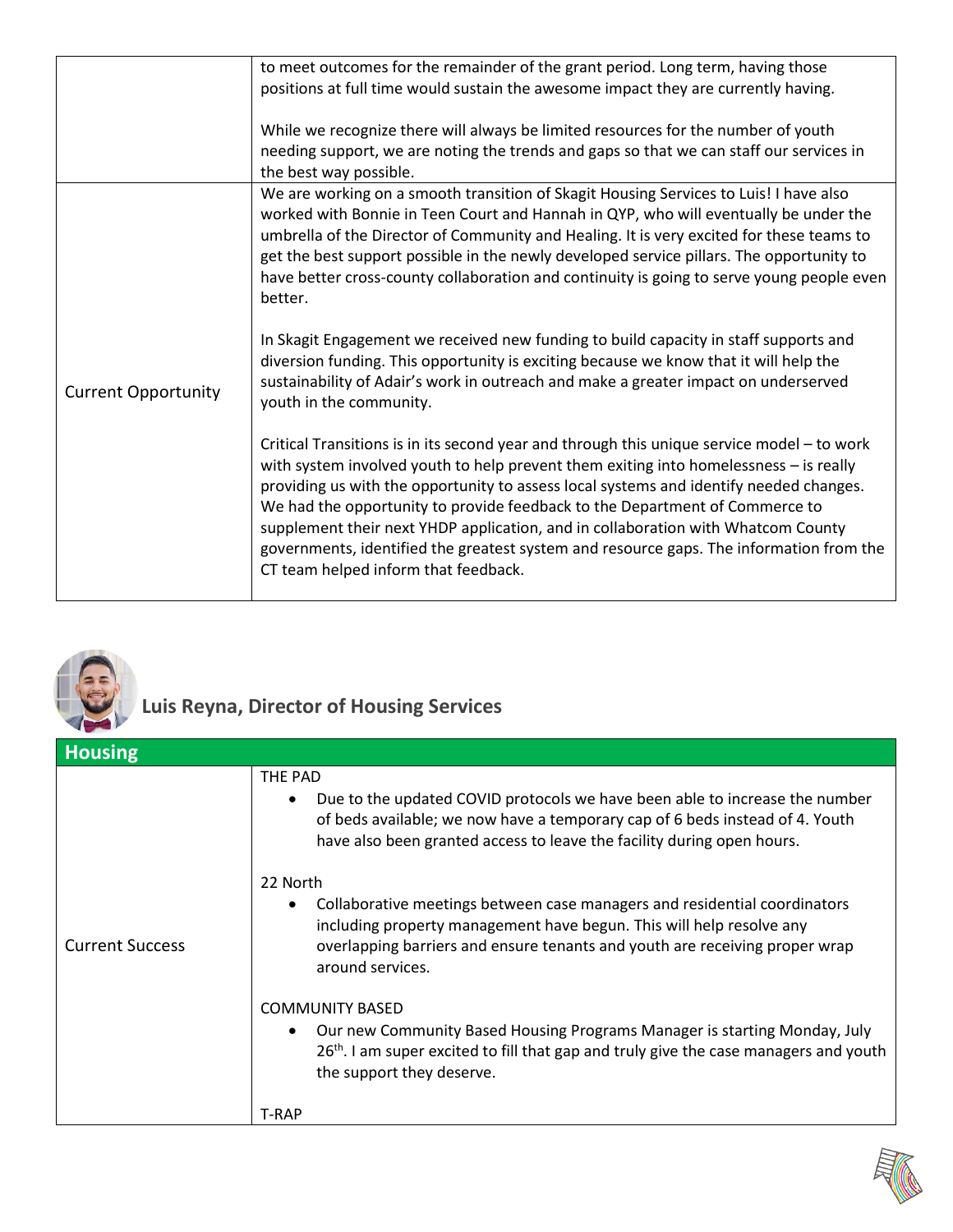|                            | T-RAP 2.0 is just around the corner. We are expecting an increase in funding in<br>$\bullet$<br>both Skagit and Whatcom. This funding will hopefully open doors to hire<br>additional staff in order to expend the funds more efficiently.                              |
|----------------------------|-------------------------------------------------------------------------------------------------------------------------------------------------------------------------------------------------------------------------------------------------------------------------|
|                            | <b>SKAGIT</b><br>New office is coming together slowly but surely! Youth have been stopping in by<br>٠<br>appointment and are really excited about the new space.                                                                                                        |
| <b>Current Challenge</b>   | We are experiencing some difficulty in finding a new home for the PAD. We will begin to<br>get more creative in our search and reach out to our community for support.                                                                                                  |
| <b>Current Opportunity</b> | Many of the staff from our different programs visited YouthCare in Seattle. It was a great<br>experience to visit another agency with similar programs. We learned a lot and have the<br>opportunity to apply some of the programming that has worked so well for them. |



#### **Shantel Rapp, Director of Human Resources**

| <b>Human Resources</b>   |                                                                                                                                                                                                                                                                                                                                                                                                                                                                                                                                                                                                                                                                                                                                                                                                                                                                                                                                                                                                                                                                                                                                                                                                             |
|--------------------------|-------------------------------------------------------------------------------------------------------------------------------------------------------------------------------------------------------------------------------------------------------------------------------------------------------------------------------------------------------------------------------------------------------------------------------------------------------------------------------------------------------------------------------------------------------------------------------------------------------------------------------------------------------------------------------------------------------------------------------------------------------------------------------------------------------------------------------------------------------------------------------------------------------------------------------------------------------------------------------------------------------------------------------------------------------------------------------------------------------------------------------------------------------------------------------------------------------------|
| <b>Current Success</b>   | We have hired three young people to work at the We Grow Garden. They all<br>$\bullet$<br>started the beginning of this month. There is much work to do in the garden and<br>we are grateful to have these young people onboard.<br>We have hired the Community-Based Housing Program Manager, Senovia<br>Lehman will be starting very soon, and we are excited to have her on the team.<br>We have young people who have applied for the Community Advocate positions<br>and interviews will be starting in the next month.<br>The first in person Management Meeting happened at the beginning of the<br>month. It was wonderful to be in the same room and spend time together. There<br>was time to share why we were glad to see each other. There was fun, laughter,<br>and camaraderie.<br>Information was shared with all NWYS staff regarding the Washington State Long-<br>Term Care Tax that will be starting January 1, 2022.<br>A small team of us have been meeting to improve our orientation and onboarding<br>process. It has been great for me to have teammates to lean on and I look<br>forward to what will come from this collaboration and how this process can be<br>more welcoming. |
| <b>Current Challenge</b> | I am sad to report that Vivian Edwards, the Human Resources Assistant has put in<br>$\bullet$<br>her resignation. She will be staying on part-time to assist until we hire a new<br>assistant. I am grateful for this time as she has helped me tremendously. Vivian<br>has also stepped up to help other services within the organization. She has<br>supported the Ground Floor and the PAD when on-call support has been needed.<br>Vivian will be moving to Tacoma and has accepted a position with the Pierce<br>County Library System. This is a great opportunity for Vivian. We are sad to see<br>her go and we wish her well in all she does going forward.<br>Three PAD staff have left the organization this month, Grace Whitmer, Isabella<br>Jones, and Danny Liddicoet. Isabella worked for the organization for 6 months                                                                                                                                                                                                                                                                                                                                                                     |